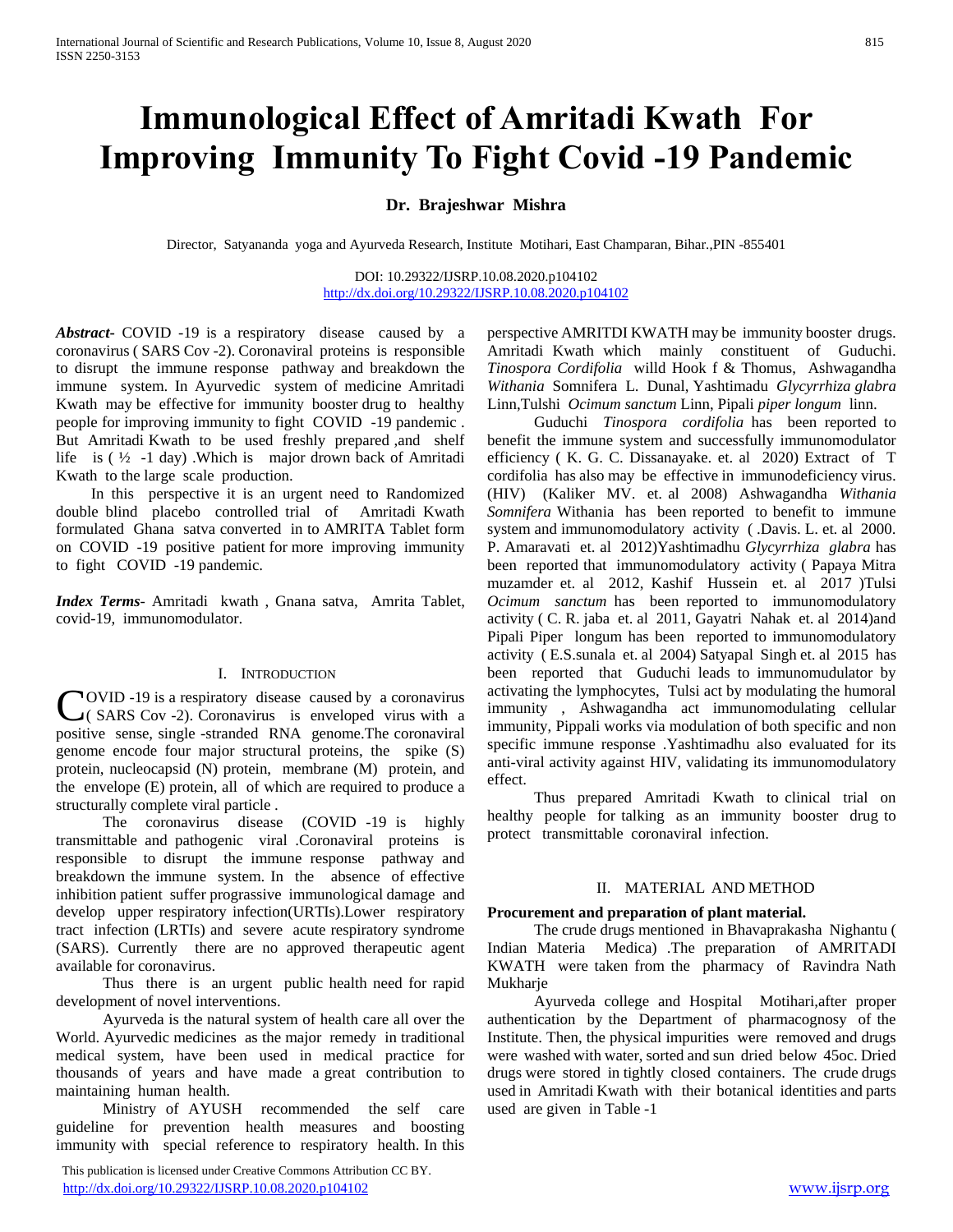#### **Table -1 Crude drugs of Amritadi Kwath**

| <b>Botanical</b>                            | Fam.        | Part used |
|---------------------------------------------|-------------|-----------|
| Name.                                       |             |           |
| Tinospora cordifolia. Menispermaceae. Stem. |             |           |
| Guduchi                                     |             |           |
| Withania Somnifera.                         | Solanaceae. | Root.     |
| Ashwagandha                                 |             |           |
| Glycyrrhiza glabra.                         | Fabaceae.   | Root      |
| Yastimadhu                                  |             |           |
| Ocimum sanctum                              | Labiatae    | Leaf.     |
| Tulsi                                       |             |           |
| Piper longum.                               | Piperaceae. | Fruit.    |
| Pipali                                      |             |           |

## **Preparation of AMRITADI KWATH**

 Preparation of AMRITADI KWATH to be considered flowing pharmaceutical Factors.

 Vessel for Amritadi Kwatha,Proportion of water, Temperature, Particle size of Amritadi KwathDravyas (Drugs used for decoction),Duration of heating,and Analytical study of Amritadi Kwatha.

 1 Vessel to be used for Amritadi Kwath---Vessel imparts a specific role in Amritadi Kwath

 preparation. In ancient time earthen pot was used having qualities such temp regulation, alkaline in nature, doesn't take part with chemical reaction with ingredients which are under processing. Also due to its narrow opening it can control vapors within hence the important active principles can be saved. Now a day stainless steel vessel can used due to easy availability, less costly and easy for maintenance.

 2. Proportion of water -- proportion of water to be added for Amritadi kwath preparation is important factor.Different proportion of water (4, 8 and 16) mentioned in classic depends on the hardness as well as on quantity of the drug used.Some Acharya has mentioned that the proportion of water may be decided on the basis of the quantity of drug taken.However, most of the times, it is difficult to judge the consistency of drugs, especially when the contents are poly herbal. Hence, an emergence need is required for qualitative and quantitative study to standardized quantum of heat and time duration.

 3.Temperature --Regulation of temperature protects heat labile phytoconstituents. Madhyamagni is the term used to denote mild-to-moderate heat in preparation of kwath. Temperature holds the significant factor in preserving thermolabile active constituent Therefore, during the preparation of Amritadi Kwath temperature may be maintained between 85 and 90°C.

 4 Particle size --In conventional method of Kwath exact particle size of raw drugs is not mentioned. Most of the scholars use powder of raw drugs as Yavkut churna (Coarse powder). Mostly 60-100 size can preferred for Amritadi Kwath purpose.

5.Duration of heating--

 One fourth and one eighth of original volume of water are the terms used in ancient methods of Kwath preparation. The degree of heating depends on Laghutwa (Easy to digest) and Gurutwa (Hard to digest) of Amritadi Kwath,

. On the basis of above principle the authenticated crude drugs were crushed to a coarse powder separately and then mixed

 This publication is licensed under Creative Commons Attribution CC BY. <http://dx.doi.org/10.29322/IJSRP.10.08.2020.p104102> [www.ijsrp.org](http://ijsrp.org/)

thoroughly with 8 parts of water in a stainless steel container and then continuous mild heat was applied until it was reduced to onefourth of its initial quantity. During the heating process, continuous stirring was done to facilitate the evaporation and avoid any deterioration due to burning of materials. After a desirable reduction in volume was achieved, the Kwatha was filtered through single folded cotton cloth and collected in a separate Vessel. Amritadi Kwath were subjected to various analytical parameters as Organoleptic parameters , Physicochemical parameters and phytochemical screening parameters.

## **Clinical aspect**

 I have selected 50 healthy people for clinical trial of Amritadi Kwath .Out of 50 healthy people 40 were male and 10 people female, the age varied from 18 to 70 years. I have applied 20 ML to 40 ML Amritadi Kwath daily for 2 week.

## **RESULT**

 The Organoleptic characters of Amritadi Kwath were the following :

 Rupa(color) was dark brown, Rasa (taste) was bitter, Ganda (odor) was characteristics due to the specific properties of the various ingredients and sparsha ( consistency / texture) of Amritadi Kwath was liquid as given in Table -2

# **Table -2 Organoleptic parameters of Amritadi Kwath.**

| Parameters. | kwath                                                                 |  |
|-------------|-----------------------------------------------------------------------|--|
| Color.      | Dark brown                                                            |  |
| Taste.      | <b>Bitter</b>                                                         |  |
| Odor.       | characteristic.                                                       |  |
| Form.       | Liquid.                                                               |  |
|             | pH of the Amrita Kwath was $4.53 \pm 0.03$ , loss on drying in Amrita |  |

Kwath was  $3.4 \pm 0.20\%$  w/w

as given in Table 3.

## **Table -3 Physico-chemical parameters of Amritadi Kwath.**

| Parameters.                            | Kwath          |
|----------------------------------------|----------------|
| PH at 5% equeous solu                  | $3.50 + -0.02$ |
| Lass on drying at $110oc$ (%w/w)       | $2.4 + -0.03$  |
| Specific gravity.                      | $5.2 + 0.20$   |
| Total solid content.<br>( %w/w)        |                |
| $(\%w/w)$<br>Ash valu.                 |                |
| Acid insoluble Ash. $(\%w/w)$          |                |
| Water soluble extractive Ash $(\%w/v)$ |                |
| Methanol soluble extractive. (%w/v)    |                |

The number in parentheses indicate the number of sample / determination carried out.

Preliminary phytochemical screening reveals the presence of tannins, alkaloids, saponins, glycosides and flavonoids etc. in the Amritadi Kwath. given in Table 4

# **Table - 4 Preliminary phytochemical screening of Amritadi Kwath.**

| Phytoconstituents | <b>Test performed</b> Results |     |
|-------------------|-------------------------------|-----|
| Tannins.          | Ferric chloride test.         | $+$ |
| Alkaloids         | Dragendroff's test.           | $+$ |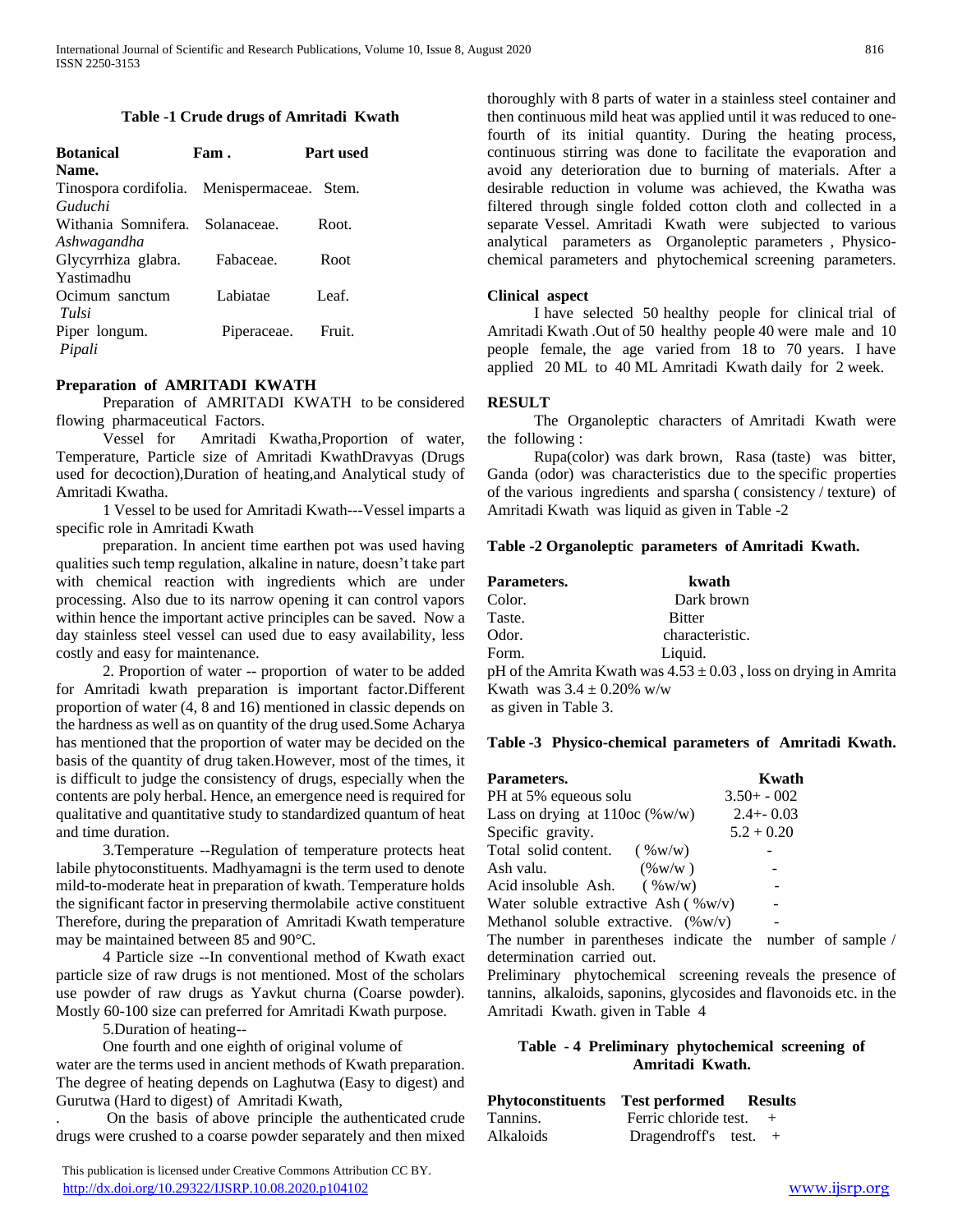International Journal of Scientific and Research Publications, Volume 10, Issue 8, August 2020 817 ISSN 2250-3153

| Flavonoids.                           | NaOH Solution test.                   | $^{+}$ |
|---------------------------------------|---------------------------------------|--------|
| Glycosides                            | keller-Killani test.                  | $+$    |
| Steroids.                             | Lieberman's test.                     | $+$    |
| Terpenoids.                           | Salkowski's test.                     | $+$    |
| Anthraquinones.                       | Benzene test.                         |        |
| (+) Denotes presence of Phytochemical |                                       |        |
|                                       | (-) Denotes Absence. of Phytochemical |        |

#### **Observation**

 At the end of 2 week It can be observed that the people realize the natural stamina,strength and ability of the body, mind emotions, and in some people the body weight positively increased. It can Observed that Fever, cough, difficulty breathing tiredness, Nasal congestion, runny nose, sore throat, and severe disease as Asthma, bronchitis, pneumonia. etc did not appearance after 12 week used of Amritadi kwatha.

#### III. DISCUSSION

 On proper investigative search, it has been seen that Amritadi kwatha becomes base material for most of the available dosage forms among Ayurvedic medicaments. Hence, to establish our assumption, literature and research papers with probable possible dosage forms were searched where Amritadi Kwatha acts as base material and it can thoroughly explored with the advantage of these dosage forms in the context of their effectiveness and safety,but they are to used in fresh state due to less stability, inconvenience to prepare fresh Amritadi Kwath every time needed etc.

 The Comparative study of Amritadi Kwath, I observed that the process of the Ghana satva is considered to be similar to the aqueous extraction of the drug. It is considered to contain all the active principle as that of the whole drug. So advantage in using Ghana satva it higher concentration, lower dosage,and longer shelf life.

 Thus Amritadi Kwath formulated Ghana satva converted in to AMRITA TABLET form may be increase the self life make it higher concentration, lower dosage, better bio availability and easy to dispense for dose fixation. Prepared Amritadi Kwath formulated Ghana satva Converted into AMRITA Tablet following procedure.

#### **Preparation of AMRITA TABLET.**

 The Amritadi Kwatha can boiled again over slow fire on a gas stove, maintaining the temperature between 90°C and 95°C till a semisolid consistency is obtained. As the water evaporates, the viscosity of the extract increases, resulting in Ghana satva form. Then, the Ghana satva can mixed with the Churna of Amritadi Kwath (up to 10% of extract) further forming a solid mass.

 The solid mass (Ghana satva) can forced through a no. 16 sieve and granules were prepared and then dried at 50°C in a hot air oven for 10 hours. The dried granules were passed again through a no. 20 sieve. The formulation can then compressed in a single-punch tablet press with a target weight of 500 mg.

 The *Amrita Tablet* can subjected to various analytical parameters as follows.

Organoleptic parameters,Physico-chemical parameters,Quantitative tests for tablet as Weight variation test, tablet hardness test, tablet disintegration time and friability.Qualitative tests for various functional groups.

 Chromatographic analysis: Thin layer chromatography (TLC) High performance liquid chromatography ( HPLC), Nuclear magnetic resonance spectroscopy (NMR) , Mass Spectrometry (MS) and Heavy metal analysis, pesticide residue value, Microbial overload and fungal growth study can carried out. Afterwords to determine acute toxicity test and long term toxicity test on animals species for assessing the safety of AMRITA Tablet as follows.

## **Acute toxicity test**

Animal species ---Rodents species can be selected.

Sex --- Male and female mice can be used

Number of Animals ----Each testy Group can consist of last five per sex.

Route of administration -- oral root

Dose level ---- A sufficient number of dose label can be used in mice to determine the appropriate lethal Dose.

Duration of study --Duration of acute toxicity test evaluation seven to fourteen days.

Observation ----Toxic signs and the severity on set progression and reversibility of the signs can be obsessed and recorded in relation to dose and time. Mice during the observation period can be autopsied. If necessary a histopathological examination can be conducted on organ or tissue showing microscopic change of autopsy.

### **Long term toxicity test**

Animal species --Rodents species can be selected.

Sex -- Male and female mice and rats can be use.

Number of Animals ---Each test group can consist of at least five mice per sex and three rats per sex.

Route of Administration ---Oral root.

Administration period --The period of administration of the test substance to mice and rats will depend on the expected period of clinical use.

Observations and examinations

Observation and examination can be performed on the following items.

- 1 General signs, body weight and water intake.
- 2 Haematological examination.
- 3 Renal and hepatic function tests.
- 4 Other Function test.
- 5. Animals found dead during the examination
	- can be autopsied as soon possible. A
	- macroscopic examination can be made of
	- Organdy and tissues.

 6 . In order to maximize the amount of useful information that can be obtained during the administration period, all moribund animals can be sacrificed tether than allowed to die. period to sacrifice, clinical observation can be recorded and blood sample collected for haematological and blood chemical analysis.

Recovery from toxicity .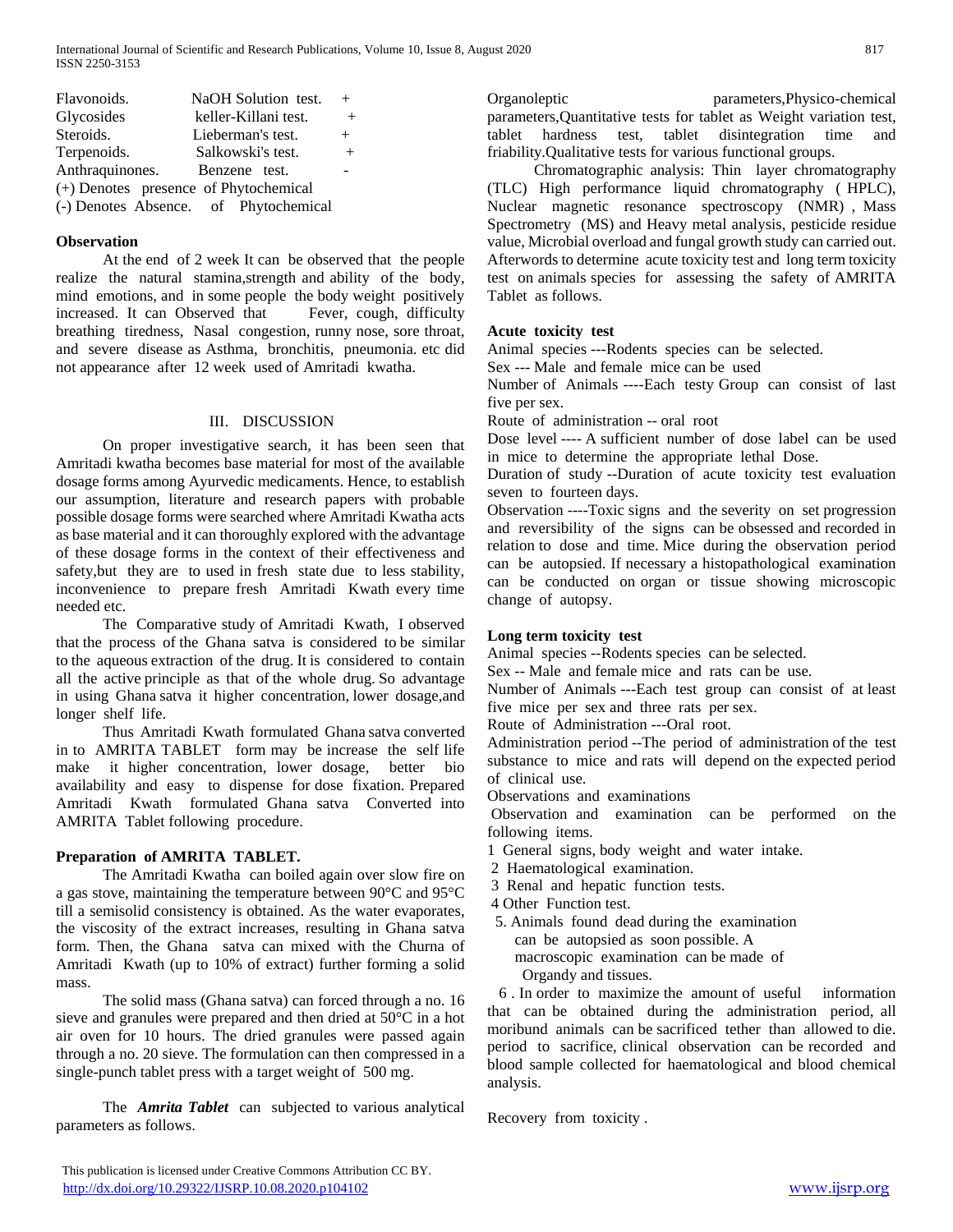Then evaluate the immunological efficacy of AMRITA Tablet on COVID-19 positive For improving immunity to fight COVID -19 Pandemic, as follows.

# **Human Pharmacology (phase l)**

 The objective of the safety in this phase is the estimation of safety and tolerability with the initial administration of Amrita Tablet on Covid -19 Positive. In this phase can be applying Amrita Tablet in healthy volunteers and certain type of patients.

 Maximum tolerated dose -- To determine the tolerability of the dose range expected to be needed for later clinical study and to determine the nature of adverse reaction can be expected

## **Therapeutic Exploratory Trial ( Phase ll )**

Therapeutic exploratory trial ( phase ll )--studies on a limited number of COVID -19 positive patient to determine clinical efficacy and to further confirm safety. This trial can be preferably designed as randomized, double -blind, controlled study , using for control groups either an alternative treatment or a placebo.

 The objectives of phase ll study can include evaluation of potential study endpoints, therapeutic regimens and target populations ( mild versus severe disease) for further study.

 **Therapeutic Confirmatory Trial ( phase lll)**  Therapeutic confirmatory trial ( phase lll)-A larger COVID -19 positive patient group can usually study a randomized double blind design to validate preliminary evidence of efficacy obtained in earlier study.

 Study in phase -lll can designed to confirm the preliminary evidence accumulated in phase ll ,that AMRITA TABLET is safe and effective then can be use in the intended indication and recipient population

## IV. CONCLUSION

 It is my concussion that Amritadi Kwath may be effective immunity booster for improving immunity. Amritadi Kwath may be act on improving vitality, mental faculties and promoting longevity .

 Amritadi Kwath has no adverse side effect and other complications even long term use in therapeutic dose. In this conclusion I would like to say that there is an urgent need to Randomized double blind placebo controlled trial of Amritadi Kwath formulated Ghana satva converted in to AMRITA Tablet form on COVID -19 positive patient for more improving immunity to fight COVID -19 pandemic.

 Institutional Ethics committee has approved for conducting clinical trial of Amrita Tablet on COVID -19 positive patient. After receiving CTRI Number by Clinical Trials Registry - India. ICMR-

National Institute of Medical statistics, Will be Conducting clinical trail.

#### **REFERENCES**

[1] Master Protocol A Mult-centre,Adaptive, Randomized, Double -Blind placebo controlled clinical trial of the safety and efficacy of investigational

 This publication is licensed under Creative Commons Attribution CC BY. <http://dx.doi.org/10.29322/IJSRP.10.08.2020.p104102> [www.ijsrp.org](http://ijsrp.org/)

Therapeutics for the Treatment of COVID -19. Version Number 2.0. February 2020.www.who.int/ blueprint /priority /key -action.

- [2] 2 .Dewald schoeman et.al Coronavirus envelope protein : Current Knowledge , schoeman and fielding virology journal 2019 ,south Africa.
- [3] 3. Sri Bhava Mishra of Bhavaprakasha Nighantu Commentary by Dr. C. K. Chunekar, Varanasi chaukhamba bharti Academy publication 2002.
- [4] 4. Database of Medicinal plant use in Ayurveda. Volume -2 page -500,. Volume -3 page -88, 256,472, and 561. Published by Central Council for Research in Ayurveda and siddha. Department. Of ISM Ministry of Health and Family welfare Govt. of India. 2005
- [5] 5 K. G. C. Dissanayake, W.P.R.Tperara and N. Premasinghe, Immunomodulatory efficiency of Tinospora cordifolia against vital infection. World journal of Pharmaceutical and medical Research, 2020,6(5) 22-28.
- [6] 6. M. V. Kalikar, V. R Thawani, U. K. Varadpande Immunomodulatory effect of Tinospora cordifolia extract in Human immunodeficiency virus (HIV) positive patients. Journal of pharmacology . Vol-4 issue -3. 2008
- [7] 7. L. Davis , Girijaw kuttan, immunomodulatory activity of Withania somnifera Journal Ethnopharmacology .2007. 71(1-2) 193-200.
- [8] 8. P. Amarawatti , Ch.srilatha , V. Ramadevi and K. Sujata, Immunomodulatory effect of Withania somnifera ( Ashwgandha) against Fenvalerate induced immunotoxicity. International Journal of pharma and Bio science.2012. Volume -3 Issue 1 pages 10-16.
- [9] 9. Papaya Mitra Muzamder, Parmaguru Rathinavelusamy, Evaluation of immunomodulatory Activity of Glycyrrhiza glabra L root in combination with zing. Asian Pacific Journal of Tropical Bio Medicine volume -2 issue -1 supplement January 2020.
- [10] 10. Kashif Hussein, zafer Iqbal, Rao zohidi Muhammad kahan and Mahomumod Kashif salami, Immunomodulatory activity of Glycyrrhiza glabra against mixed Eimeria infection in chicken. International journal of Agriculture and Biology . 2017. Vol-19 .No -4
- [11] 11.C.R.jaba, R. Vaidyanathan,immunomodulatory activity of aqueous extract of Ocimum sanctum in rat. International journal on pharmaceutical and Bio Medical Research 2011,Volume. 2(1).
- [12] 12. Gayatri Nahak Rajani kanta sahy, immunostimulatory effect of Ocimum sanctum Linn leaf extract in clarias Batrachus Linn. Asian Journal of pharmaceutical and clinical Research 2014. Volume-7 issue -3.
- [13] 13. E.S. Sunila, G. Kuttan immunomodulatory and anti tumar Activity of piper longum Linn and piperine, Journal of Ethnopharmacology ,2004
- [14] 14. satayapal Singh, P. S Byadi, J. S. Tripathi and N. P Rai. Clinical appraisal of immunomodulators in Ayurveda in the light of Recent Pharmacological advance. World Journal of pharmaceutical Research, Volume -4, issue -4, 2015.
- [15] 15 . Charka samhita sutra chapter 4 ,commentary by Brahmanand Tripathi, chaukhamba surbharati prakashn Varanasi 1996.
- [16] 16. Sharangdhra samhita Madhyama Khanda ch. 2 Varanasi : choukhmbha surbharati publication, 2004.
- [17] 17.Vandana meena, Shanti Bhutan, Amanda K chaudhary. Kwatha kalpana : It's versatility with probable Advancement : Asian journal of pharmaceutics. Oct-Des 2017 ( suppl) 11.(4) s 678.
- [18] 18. Sushma Dongre, shishir pande, Need and approach of Pharmaceutic standardization of Kwath kalpana in present scenario -A critique. International journal of Ayurveda and pharma Research. March 2016 volume 4 Issue 3.
- [19] 19 . Umapatic .C. Baragi, Pramod C .Baragi, and Vinay J. Shukla, Standardization and Quality control parameters of Dashanga Kwath Ghana Tablet : An Ayurvedic formulation. International Journal of Ayurveda Research Jan- March 2011, 2(1)-42-47.
- [20] 20 . Harsh Pandya, Rohit sharma, P. K. Prajapati Standardization and Quality Control parameters of Dushmoola Kwath Granules for instant use an Ayurvedic formulation. American international Journal of contemporary scientific Research 2014.
- [21] 21. The Ayurvedic pharmacopeia of India part 1. vo- ix first Edition Govt. Of India. Ministry of AYUSH 2016.
- [22] 22. Volume 1 General Guidelines for Drug Development of Ayurveda Formulation, Volume 2. General Guidelines for Safety /Toxicity Evaluation of Ayurvedic formulation, and Volume 3 General Guidelines for clinical Evaluations of Ayurvedic intervention. Published by Central Council for Research in Ayurvedic Sciences. Ministry of AYUSH. Govt. Of India. New Delhi. 2018.